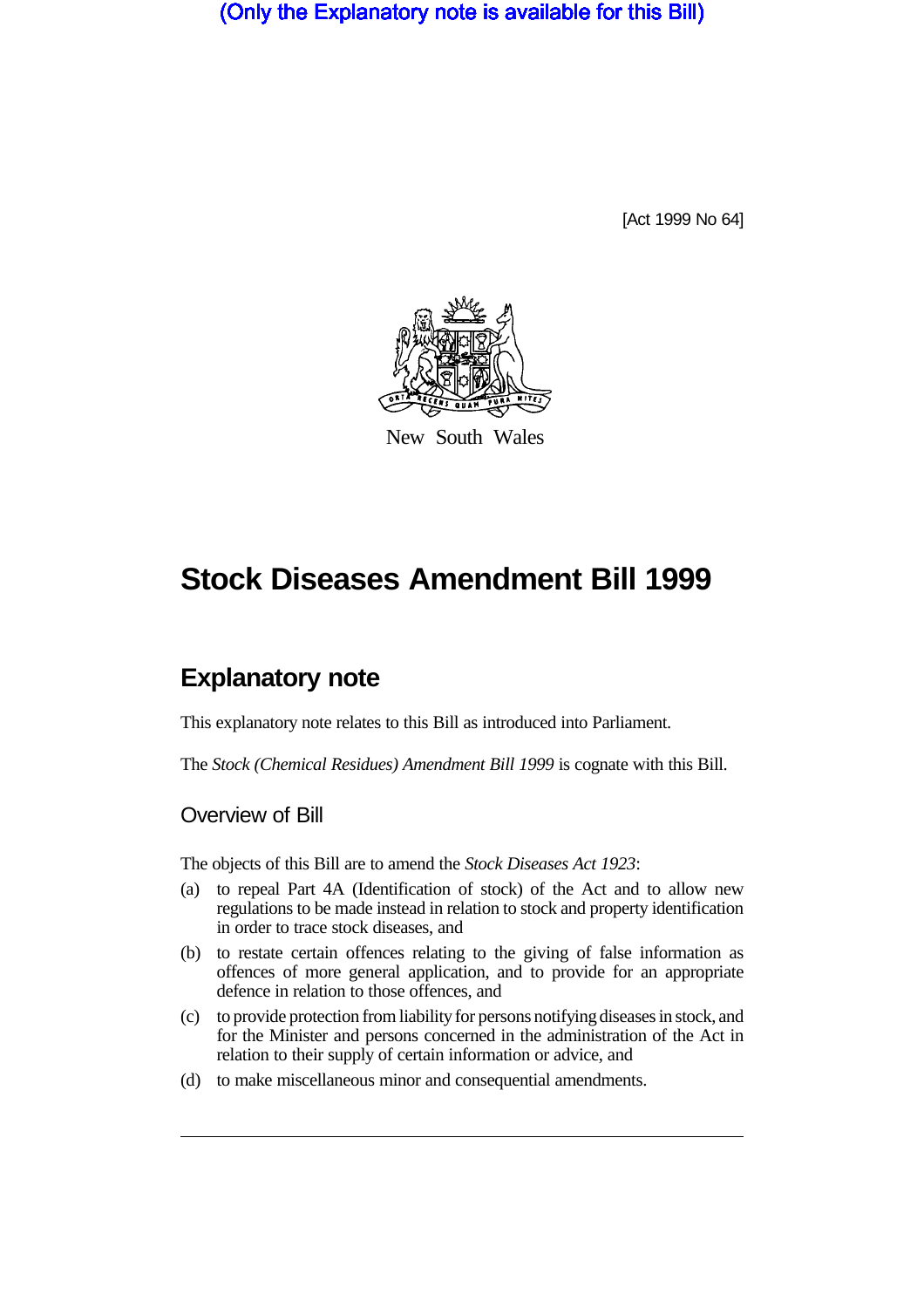Stock Diseases Amendment Bill 1999 [Act 1999 No 64]

Explanatory note

The Bill also makes a consequential amendment to the *Rural Lands Protection Act 1989*.

#### Outline of provisions

**Clause 1** sets out the name (also called the short title) of the proposed Act.

**Clause 2** provides for the commencement of the proposed Act on a day or days to be appointed by proclamation.

**Clause 3** is a formal provision giving effect to the amendments to the *Stock Diseases Act 1923* set out in Schedule 1.

**Clause 4** is a formal provision giving effect to an amendment to the *Rural Lands Protection Act 1989* set out in Schedule 2.

## **Schedule 1 Amendment of Stock Diseases Act 1923**

**Schedule 1 [1]** allows a notice declaring land to be a quarantine area to be "served" on" rather than "given to" the owner or occupier of that land. (The amendment is made for consistency with section 21 of the Act.)

**Schedule 1 [2]** inserts a new section 9A into the Act that provides that persons who notify diseases in stock as required under the Act are protected from civil liability arising from any confidentiality of the matters required to be notified.

**Schedule 1 [3]** omits Part 4A of the Act (Identification of stock).

**Schedule 1 [4]** amends section 20C (5) of the Act to make it clear that the owner, and any person having custody or control, of a vehicle used for transporting infected stock are guilty of an offence if the vehicle is not properly cleaned, regardless of whether the stock were transported in compliance with a permit or order under the Act. **Schedule 1 [5]** provides that a person is not guilty of an offence under section 20C (5) if the person did not know, and could not reasonably be expected to have known, that the transported stock were infected.

**Schedule 1 [6]** and **[7]** make amendments consequential on the amendment made by Schedule 1 [3].

**Schedule 1 [8]** broadens existing offences in section 20J of the Act that prohibit the giving of false information by any person in connection with an application or otherwise under the Act or in the course of or in connection with selling stock.

Explanatory note page 2